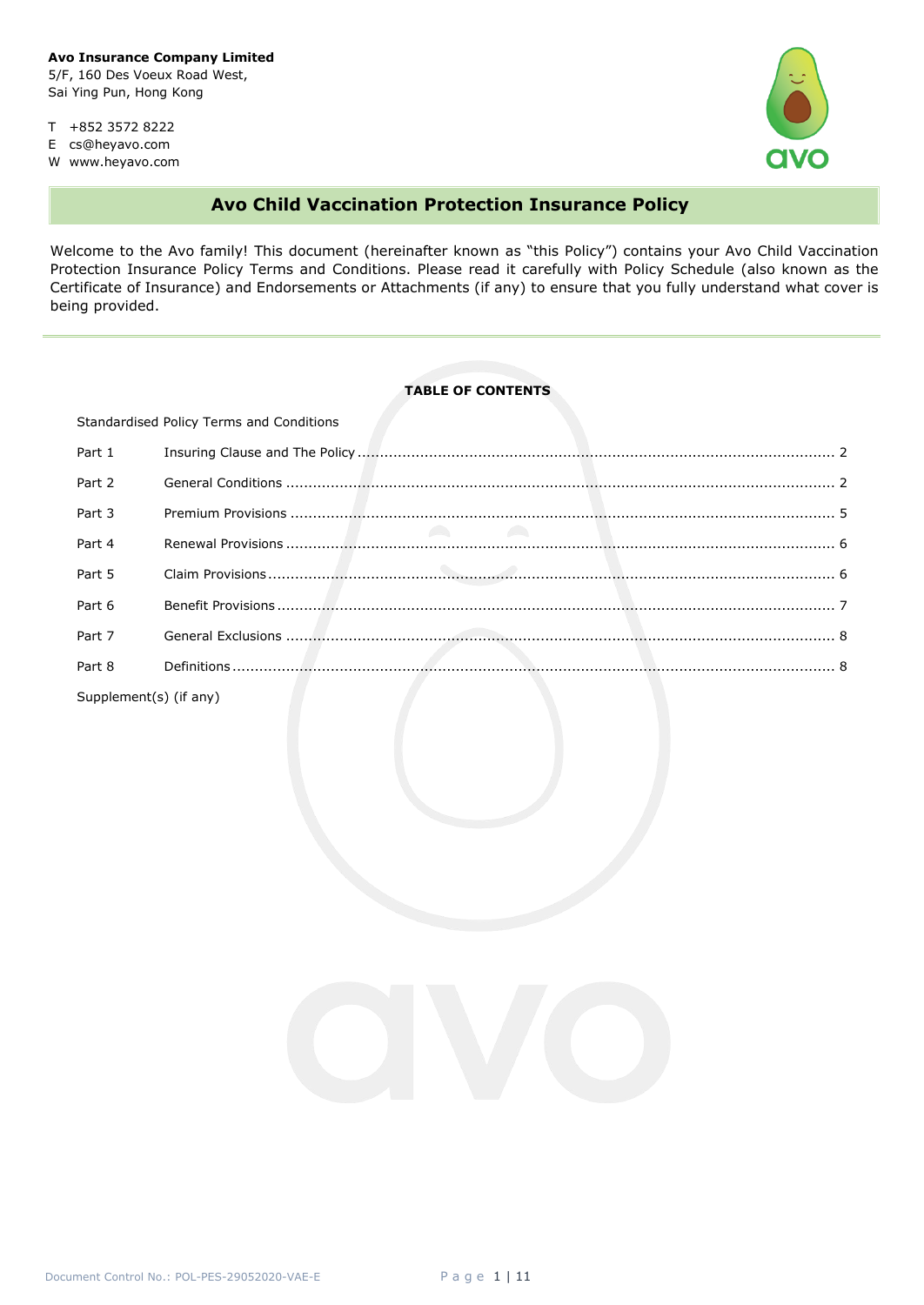## **TERMS AND CONDITIONS**

## <span id="page-1-0"></span>**Part 1 Insuring Clause and The Policy**

## **Insuring Clause**

These Terms and Conditions together with any related Supplement(s) (hereafter "Terms and Benefits") apply to the following plan offered by the Company -

Name of the plan - ["Avo Child Vaccination Protection"]

Benefits:

## **1. Hospitalisation Benefit – Maximum of HK\$1,000 per day, maximum 10 days per Policy Year**

## **2. Death Benefit – HK\$50,000 per Insured Person**

During the period of time these Terms and Benefits are in force, if the Insured Person is Confined as a bed patient or die due to Adverse Event Following Immunisation (AEFI), the Company shall pay the benefits accordingly.

All benefits payable to the Policy Holder shall be on a reimbursement basis of the actual amounts of Eligible Expenses incurred for hospitalisation benefit and indemnity basis for death benefit subject to the maximum limits as stated in these Terms and Benefits and the Policy Schedule.

## **The Policy**

The Policy Holder and the Company agree that -

- 1. No alteration to these Terms and Benefits shall be valid unless it is made in accordance with these Terms and Conditions.
- 2. All statements made by or for the Insured Person in the Application shall be treated as representations and not warranties.
- 3. All information provided and all statements made by or for the Insured Person as required under this Policy and the Application shall be provided to the best of his knowledge and in his utmost good faith.
- 4. These Terms and Benefits come into force on the Policy Effective Date as specified in the Policy Schedule on the condition that the Policy Holder has paid the first premium in full.
- 5. The Company acknowledges that, as part of the underwriting process, it is the obligation of the Company to ask the Policy Holder and the Insured Person in the Application all requisite information for the Company to make the underwriting decision. If the Company requires the Policy Holder and/or the Insured Person to disclose any updates of or changes to such requisite information after the time of submission of Application and before the Policy Issuance Date or the Policy Effective Date (whichever is the earlier), the Company must make such a request prominently to the Policy Holder and the Insured Person (including without limitation in the Application form), in which case the Policy Holder and/or the Insured Person shall have the obligation to inform the Company on such updates and changes. Each of the Policy Holder and the Insured Person shall have the obligation to respond to the questions, and to disclose such material facts as requested in the questions. The Company agrees that if any such questions are not included in the Application, the Company shall be deemed to have waived the disclosure obligation of the Policy Holder and the Insured Person in respect of the information that was not requested.
- 6. If the Policy Holder or the Insured Person fails to make the relevant disclosures under Section 5 of this Part 1, and such failure has materially affected the underwriting decision of the Company, the Company shall have the right to exercise as provided in Sections 12 and 13 of Part 2.

## <span id="page-1-1"></span>**Part 2 General Conditions**

## **1. Interpretation**

- (a) Throughout these Terms and Benefits, where the context so requires, words embodying the masculine gender shall include the feminine gender, and words indicating the singular case shall include the plural and vice-versa.
- (b) Headings are for convenience only and shall not affect the interpretation of these Terms and Benefits.
- (c) A time of day is a reference to the time in Hong Kong.
- (d) Unless otherwise defined, capitalised terms used in these Terms and Benefits shall have the meanings ascribed to them under Part 8.

## **2. Cancellation**

The Company may cancel these Terms and Benefits at any time by sending Policy Holder 14 days' written notice and refund prorata premium to the Policy Holder. The cancellation will not prejudice any claim originating prior to cancellation.

The Policy Holder can request cancellation of these Terms and Benefits by giving 30 days prior written notice to the Company, provided that there has been no benefit payment under these Terms and Benefits during the relevant Policy Year. The Company will not refund premium to Policy Holder.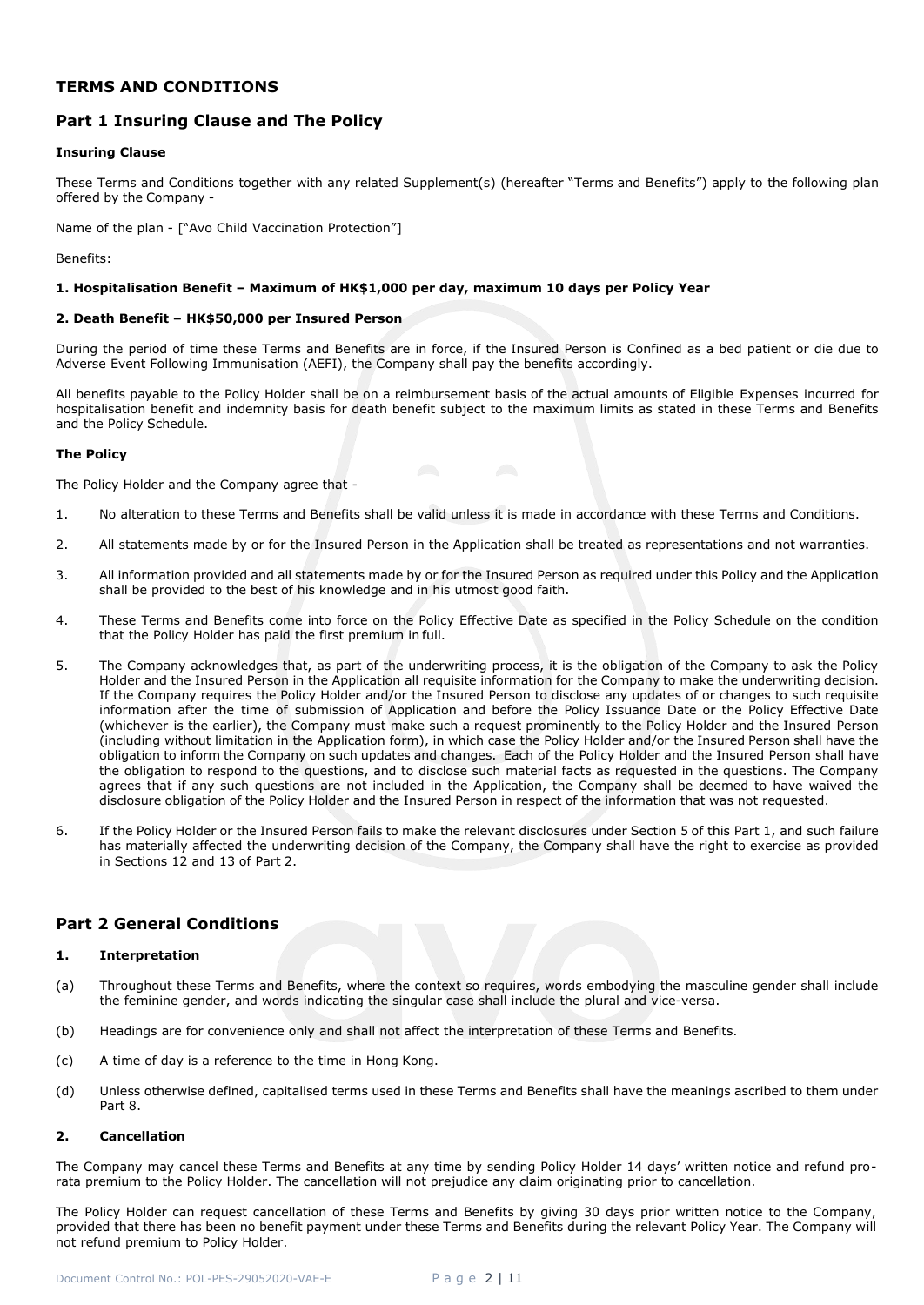The cancellation right under this Section shall also apply after these Terms and Benefits have been Renewed upon expiry of its first (or subsequent) Policy Year.

## **3. Benefit entitlement**

If Eligible Expenses are incurred for Medical Services provided to the Insured Person, the Terms and Benefits applicable shall be those prevailing at the time that such Eligible Expenses are incurred.

## **4. Assignment**

The rights, benefits, obligations and duties of the Policy Holder under these Terms and Benefits shall not be assignable and the Policy Holder warrants that any amounts payable under these Terms and Benefits shall not be subject to any trust, lien or charge.

## **5. Clerical error**

Clerical errors in keeping the records shall neither invalidate coverage which is validly in force nor justify continuation of coverage which has been validly terminated*.*

## **6. Currency**

Any claim for Eligible Expenses made by the Insured Person in any foreign currency shall be converted to HKD at the opening indicative counter exchange selling rate published by The Hong Kong Association of Banks in respect of that foreign currency for the date on which the claim is settled by the Company. If such rate is not available on the date concerned, reference shall be made to the rate as soon as it is available afterwards. If no such rate exists, the Company shall convert the foreign currency at the rate certified as appropriate by the Company's bankers which shall be deemed to be final and binding.

## **7. Interest**

Save as otherwise specified, no benefit and expenses payable under these Terms and Benefits shall carry interest.

## **8. Company's obligation**

The Company shall at all times perform its obligations in this Policy in utmost good faith and comply with the relevant guidelines issued by the Insurance Authority, and all applicable laws and regulations.

## **9. Governing law**

This Policy is issued in Hong Kong and shall be governed by and construed in accordance with the laws of Hong Kong. The Company and Policy Holder agree to be subject to the exclusive jurisdiction of the Hong Kong courts.

## **10. Dispute resolution**

If any dispute, controversy or disagreement arises out of this Policy, including matters relating to the validity, invalidity, breach or termination of this Policy, the Company and Policy Holder shall use their endeavours to resolve it amicably, failing which, the matter may (but is not obliged to) be referred to any form of alternative dispute resolution, including but not limited to mediation or arbitration, as may be agreed between the Company and the Policy Holder, before it is referred to a Hong Kong court.

Each party shall bear its own costs of using services under alternative dispute resolution.

## **11. Liability**

The Company shall not accept any liability under this Policy unless the terms of this Policy relating to anything to be done or not to be done are duly observed and complied with by the Policy Holder and the Insured Person, and the information and representations made in the Application and declaration are correct. Notwithstanding the above, the Company shall not disclaim liability unless any non-observance or non-compliance with the terms of this Policy, or the inaccuracy of the information and representations made in the Application and declaration, shall materially and adversely affect the interests of the Company.

## **12. Misstatement of personal information**

Without prejudice to the Company's right to declare this Policy void in the case of misrepresentation on health related information or fraud as provided in Section 13 of this Part 2, if the non-health related information of the Insured Person that may impact the risk assessment by the Company (including but not limited to Age or sex) is misstated in the Application or in any subsequent information or document submitted to the Company for the purpose of the Application, including any updates of and changes to such requisite information (if so requested by the Company under Section 6 of Part 1), the Company may adjust the premium, for the past, current or future Policy Years, on the basis of the correct information. Where additional premium is required, no benefit shall be payable unless the additional premium has been paid. If the additional required premium is not paid within a grace period of 30 days after the due date as notified by the Company to the Policy Holder, the Company shall have the right to terminate this Policy with effect from such due date, in which case Section 14 of this Part 2 shall apply. Where there has been an overpayment of premium by the Policy Holder, the Company shall refund the overpaid premium.

Where the Company, based on the correct information of the Insured Person and the Company's underwriting guidelines, considered that the Application of the Insured Person should have been rejected, the Company shall have the right to declare this Policy void as from the Policy Effective Date and notify the Policy Holder that no cover shall be provided for the Insured Person. In such circumstances, the Company shall have –

## (a) the right to demand refund of the benefits previously paid; and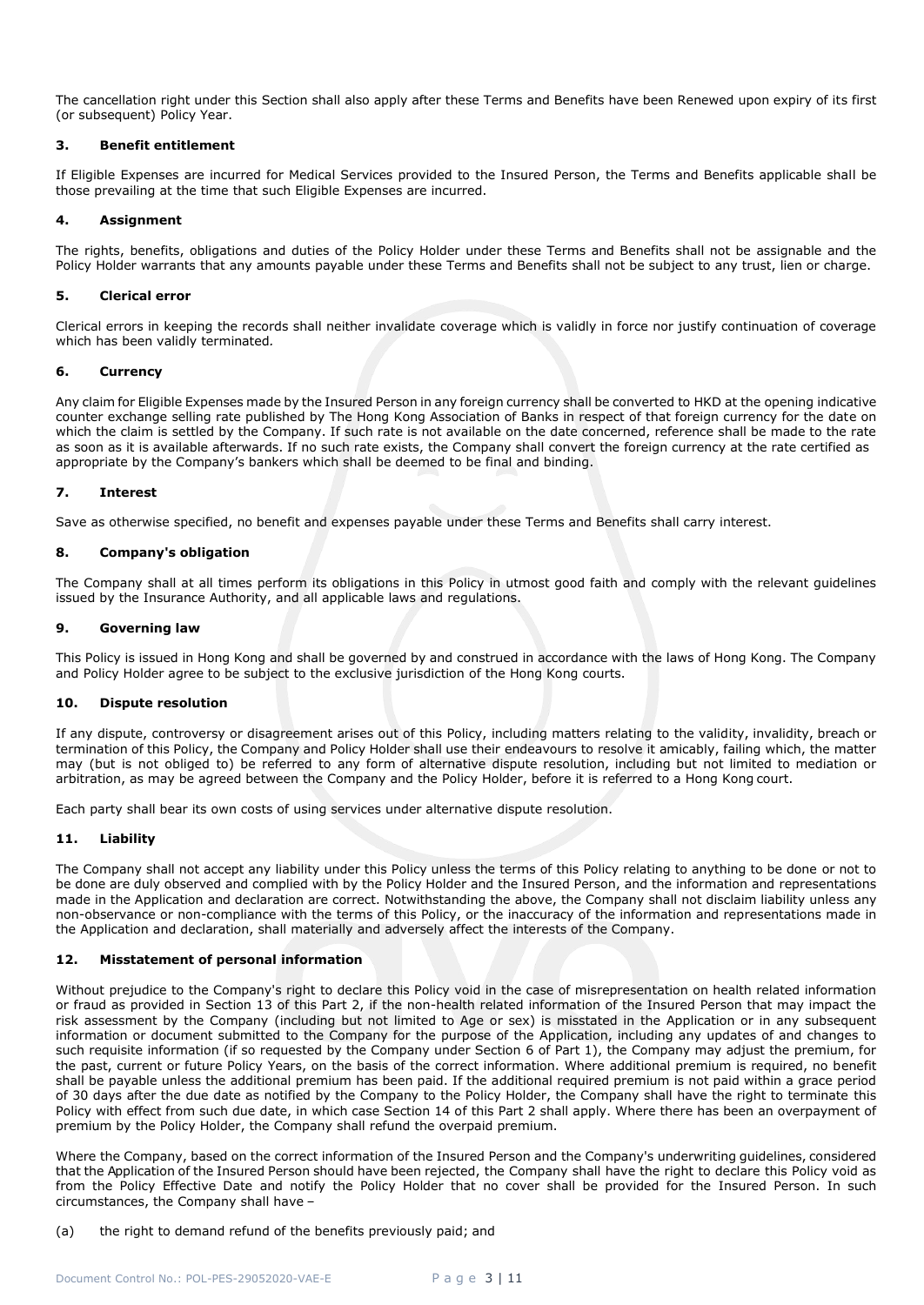(b) the obligation to refund the premium received,

in each case for the current Policy Year only, subject to a reasonable administration charge payable to the Company. This refund arrangement shall be the same as that in Section 13 of this Part 2.

## **13. Misrepresentation or fraud**

The Company has the right to declare this Policy void as from the Policy Effective Date and notify the Policy Holder that no cover shall be provided for the Insured Person in case of any of the following events –

- (a) any material fact relating to the health related information of the Insured Person which may impact the risk assessment by the Company is incorrectly stated in, or omitted from, the Application or any statement or declaration made for or by the Insured Person in the Application or in any subsequent information or document submitted to the Company for the purpose of the Application, including any updates of and changes to such requisite information (if so requested by the Company under Section 6 of Part 1). The circumstances that a fact shall be considered "material" include, but not limited to, the situation where the disclosure of such fact as required by the Company would have affected the underwriting decision of the Company, such that the Company would have imposed Premium Loading, included Case-based Exclusion(s), or rejected the Application. For the avoidance of doubt, this paragraph (a) shall not apply to non-health related information of the Insured Person, which shall be governed by Section 12 of this Part 2; or
- (b) any Application or claim submitted is fraudulent or where a fraudulent representation is made.

The burden of proving (a) and (b) shall rest with the Company. The Company shall have the duty to make all necessary inquiries on all facts which are material to the Company for underwriting purpose as provided in Section 6 of Part 1.

In the event of (a), the Company shall have  $-$ 

- (i) the right to demand refund of the benefits previously paid; and
- (ii) the obligation to refund the premium received,

in each case for the current Policy Year only, subject to a reasonable administration charge payable to the Company.

In the event of (b), the Company shall have –

- (i) the right to demand refund of the benefits previously paid; and
- (ii) the right not to refund the premium received.

#### **14. Termination of Policy**

This Policy shall be automatically terminated on the earliest of the followings –

- (a) where this Policy is terminated due to non-payment of premiums after the grace period as specified in Section 12 of this Part 2 or Section 3 of Part 3;
- (b) the day immediately following the death of the Insured Person; or
- (c) the Company has ceased to have the requisite authorisation under the Insurance Ordinance to write or continue to write this Policy.

If this Policy is terminated pursuant to this Section 14, the termination shall be effective at 00:00 hours of the effective date of termination.

Immediately following the termination of this Policy, insurance coverage under this Policy shall cease to be in force. No premium paid for the current Policy Year and previous Policy Years shall be refunded, unless specified otherwise.

#### **15. Notices to Company**

All notices which the Company requires the Policy Holder to give shall be in writing, or in other forms acceptable by the Company, addressed to the Company.

#### **16. Notices from Company**

Any notice to be given under this Policy shall be sent by post to the latest address of the Policy Holder as notified to the Company, or sent by email to the latest email address of the Policy Holder as notified to the Company. Any notice so served shall be deemed to have been duly received by the Policy Holder as follows –

- (a) if sent by post, two (2) working days after posting; or
- (b) if sent by email, on the date and time transmitted.

## **17. Other insurance coverage**

If the Policy Holder has taken out other insurance coverage besides this plan, the Policy Holder shall have the right to claim under any such other insurance coverage or this plan. However, if the Policy Holder or the Insured Person has already recovered all or part of the expenses from any such other insurance coverage, the Company shall only be liable for such amount of Eligible Expense,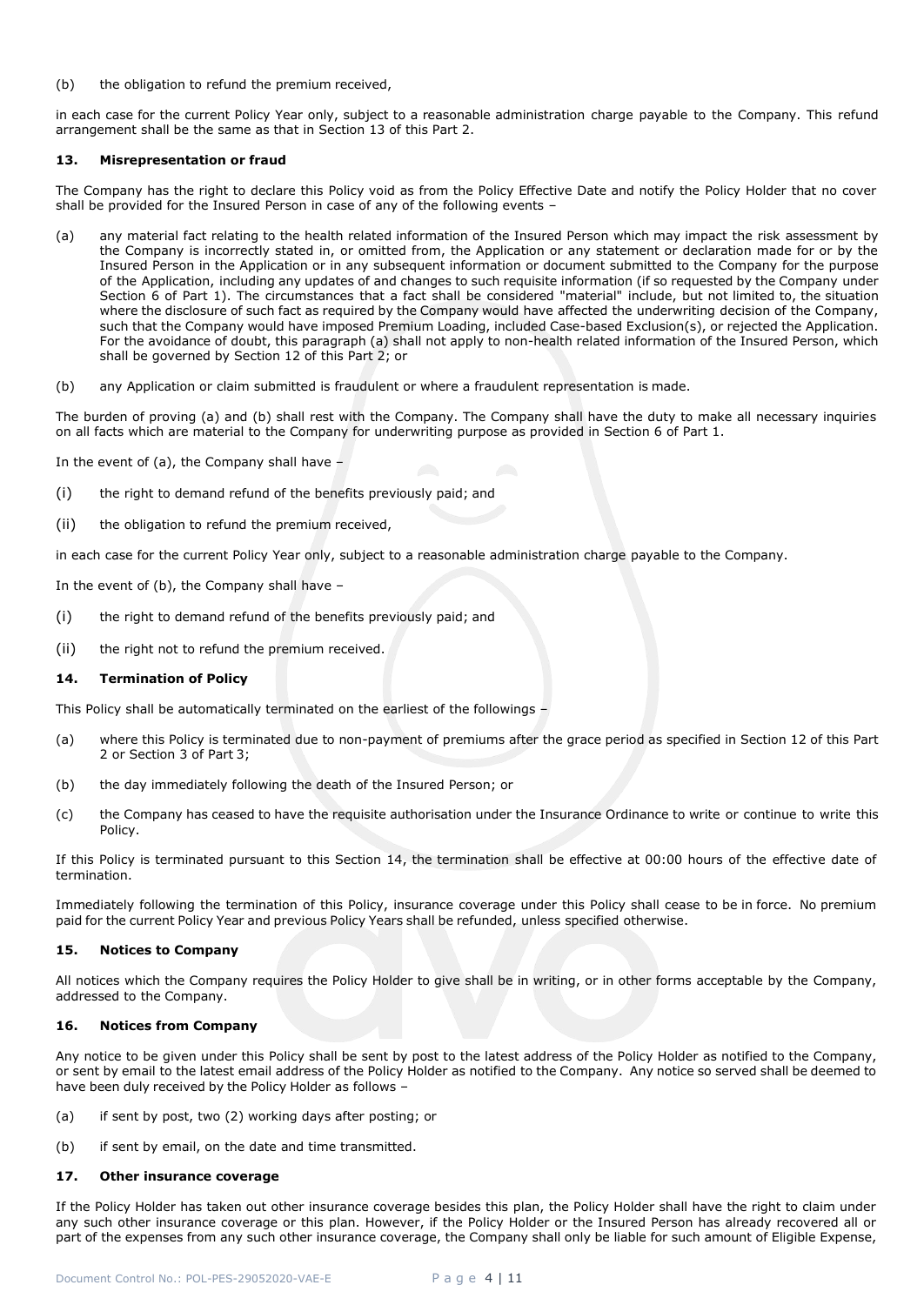if any, which is not compensated by any such other insurance coverage.

### **18. Rights of third parties**

Any person or entity who is not a party to this Policy shall have no rights under the Contracts (Rights of Third Parties) Ordinance (Cap. 623 of the Laws of Hong Kong) to enforce any terms of this Policy.

## <span id="page-4-0"></span>**19. Subrogation**

After the Company has paid a benefit under this Policy, the Company shall have the right to proceed at its own expense in the name of the Policy Holder and/or the Insured Person against any third party who may be responsible for events giving rise to such benefit claim under this Policy. Any amount recovered from any such third party shall belong to the Company to the extent of the amount of benefits which has been paid by the Company in respect of the relevant benefit claim under this Policy. The Policy Holder and/or the Insured Person must provide full details in his possession or within his knowledge on the fault of the third party and fully cooperate with the Company in the recovery action. For the avoidance of doubt, the above subrogation right shall only apply if the third party is not the Policy Holder or the Insured Person.

#### **20. Suits against third parties**

Nothing in this Policy shall oblige the Company to join, respond to or defend (or indemnify in respect of the costs for) any suit or alternative dispute resolution process for damages for any cause or reason which may be instituted by the Policy Holder or the Insured Person against any Registered Medical Practitioner, Hospital or healthcare services provider, including but not limited to any suit or alternative dispute resolution process for negligence, malpractice or professional misconduct or any other causes in relation to or arising out of the medical investigation or treatment of the Diagnosis of the Insured Person under the terms of this Policy.

#### **21. Waiver**

No waiver by any party of any breach by any other party of any provisions of this Policy shall be deemed to be a waiver of any subsequent breach of that or any other provision of this Policy, and any forbearance or delay by any party in exercising any of its rights under this Policy shall not be construed as a waiver of such rights. Any waiver shall not take effect unless it is expressly agreed, and the rights and obligations of the Company and Policy Holder under this Policy shall remain in full force and effect except and only to the extent that they are waived.

#### **22. Compliance with law**

If this Policy is or becomes illegal under the law applicable to the Policy Holder or the Insured Person, the Company shall have the right to terminate this Policy from the date it becomes illegal and the Company shall refund the relevant premium paid for the Policy Year in which this Policy is terminated, on a pro rata basis.

## **23. Personal data privacy**

The Company shall comply with the Personal Data (Privacy) Ordinance (Cap. 486 of the Laws of Hong Kong) and the related codes, guidelines and circulars.

## **Part 3 Premium Provisions**

#### **1. Premium payable**

The premium payable for these Terms and Benefits shall only include –

- (a) the Standard Premium according to the prevailing Standard Premium schedule adopted by the Company; and
- (b) the Premium Loading, if applicable.

#### **2. Payment of premiums**

The amount of premium payable is specified in the Policy Schedule and/or the notification of Renewal as specified in Section 3 of Part 4. The premium, whether paid for a Policy Year or by instalment as agreed by the Company, shall be paid in advance when due before any benefits shall be paid. Premium once paid shall not be refundable, unless otherwise specified in this Policy.

Premium due dates, Renewal Dates and Policy Years are determined with reference to the Policy Effective Date as stated in the Policy Schedule and/or the notification of Renewal as specified in Section 3 of Part 4. The first premium is due on the Policy Effective Date.

## **3. Grace period**

The Company shall allow a grace period of 30 days after the premium due date for payment of each premium. This Policy shall continue to be in effect during the grace period but no benefit shall be payable unless the premium is paid. If the premium is still unpaid in full at the expiration of the grace period, this Policy shall be terminated immediately on the date on which the unpaid premium is first due.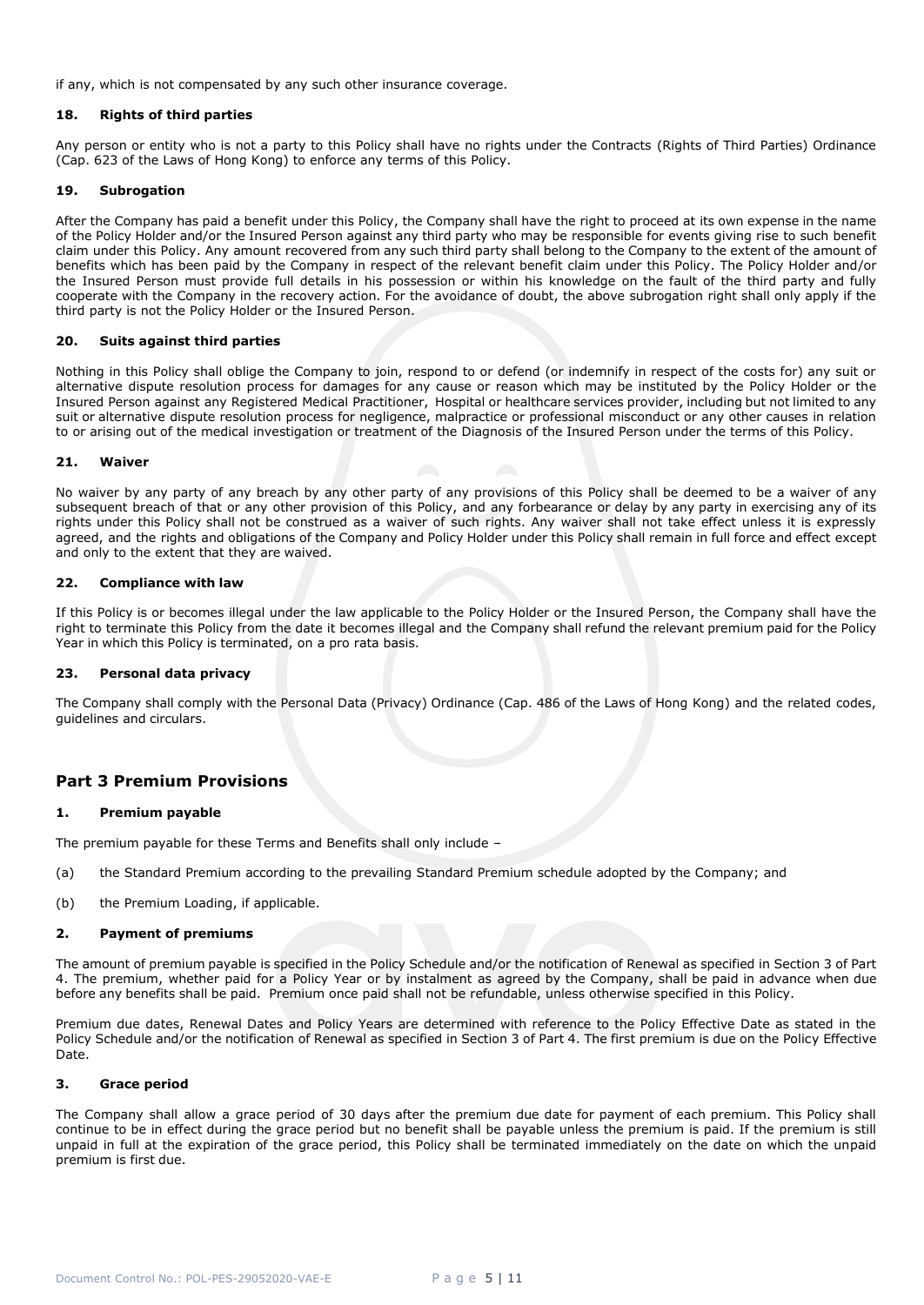## <span id="page-5-0"></span>**Part 4 Renewal Provisions**

These Terms and Benefits shall be effective from the Policy Effective Date in consideration of the payment of premium and is Renewable for each Policy Year in accordance with the terms of this Part 4. Renewal is up to the Age of six (6) years of the Insured Person.

## **1. Renewal**

The Company shall Renew these Terms and Benefits in accordance with below –

Unless the Company decides not to offer or the Policy Holder decides not to Renew these Terms and Benefits by giving both parties not less than 30 days prior notice in writing, Renewal shall be arranged automatically with the Terms and Benefits.

At the time of Renewal above (as the case may be), any other revision of these Terms and Benefits by the Company shall be made on an overall Portfolio basis and may have the effect of contravening above (as applicable) or reducing the benefit limits or increasing the Coinsurance or Deductible of these Terms and Benefits which are applicable prior to Renewal.

## **2. Adjustment of premium**

Irrespective of whether the Company revises these Terms and Benefits upon Renewal, the Company shall have the right to adjust the Standard Premium according to the prevailing Standard Premium schedule adopted by the Company on an overall Portfolio basis. For the avoidance of doubt, if the Premium Loading is set as a percentage of the Standard Premium (i.e. rate of Premium Loading), the amount of Premium Loading payable shall be automatically adjusted according to the change in Standard Premium.

#### **3. Notification of Renewal**

Irrespective of whether the Company revises these Terms and Benefits upon Renewal, the Company shall in accordance with the terms of this Section 3 give the Policy Holder a written notice of the revised Terms and Benefits to the Policyholder of not less than 30 days prior to the Renewal Date.

The written notice shall specify the premium for Renewal and Renewal Date. If the Company revises these Terms and Benefits upon Renewal, the Company shall make available the revised Terms and Benefits to the Policy Holder together with the written notice. The revised Terms and Benefits and premium for Renewal shall take effect on the Renewal Date.

## **4. Re-underwriting**

While these Terms and Benefits are in force, the Company shall have the right to re-underwrite these Terms and Benefits after the Policy Issuance Date or the Policy Effective Date, whichever is the earlier.

The Company shall have the right to re-underwrite these Terms and Benefits under the following circumstances –

- (a) Where the Policy Holder requests the Company to re-underwrite these Terms and Benefits at the time of Renewal for reduction in Premium Loading or removal of Case-based Exclusion(s) according to the Company's underwriting practices;
- (b) At any time where the Policy Holder requests to subscribe additional benefits (if any) or switch to another insurance plan which provides upgrade or addition of benefits;
- (c) Where the Company decides to offer these Terms and Benefits at the time of Renewal according to the Company's underwriting practices; or
- (d) Where there is change in the Place of Residence of the Insured Person.

The Company and Policy Holder acknowledge that –

- (a) if under the terms of this Part 4, the Company has the right, or is required, to re-underwrite these Terms and Benefits based on certain factors at Renewal, the Company shall, in accordance with the terms of this Part 4 and its prevailing underwriting guidelines, take into account only such relevant factors to carry out the re-underwriting; and
- (b) as a result of re-underwriting, these Terms and Benefits may be terminated, new Premium Loading may be applied, existing Premium Loading may be adjusted upwards or downwards, new Case-based Exclusion(s) may be applied, and existing Casebased Exclusion(s) may be revised or removed.

## <span id="page-5-1"></span>**Part 5 Claim Provisions**

## **1. Submission of claims**

All claims incurred in respect of these Terms and Benefits shall be submitted to the Company within 90 days after the date on which the Insured Person is discharged from the Hospital or die. For this purpose, a claim shall be deemed not valid or complete and benefit shall not be payable unless –

- (a) all original receipts and/or original itemised bills together with the full Medical Report (Diagnosis, treatments, procedure/test and service provided) shall have been submitted to the Company; and
- (b) all Vaccination relevant information, certificates, reports, evidence, referral letter and other data or materials as reasonably required by the Company shall have been furnished to the Company for processing of such claim.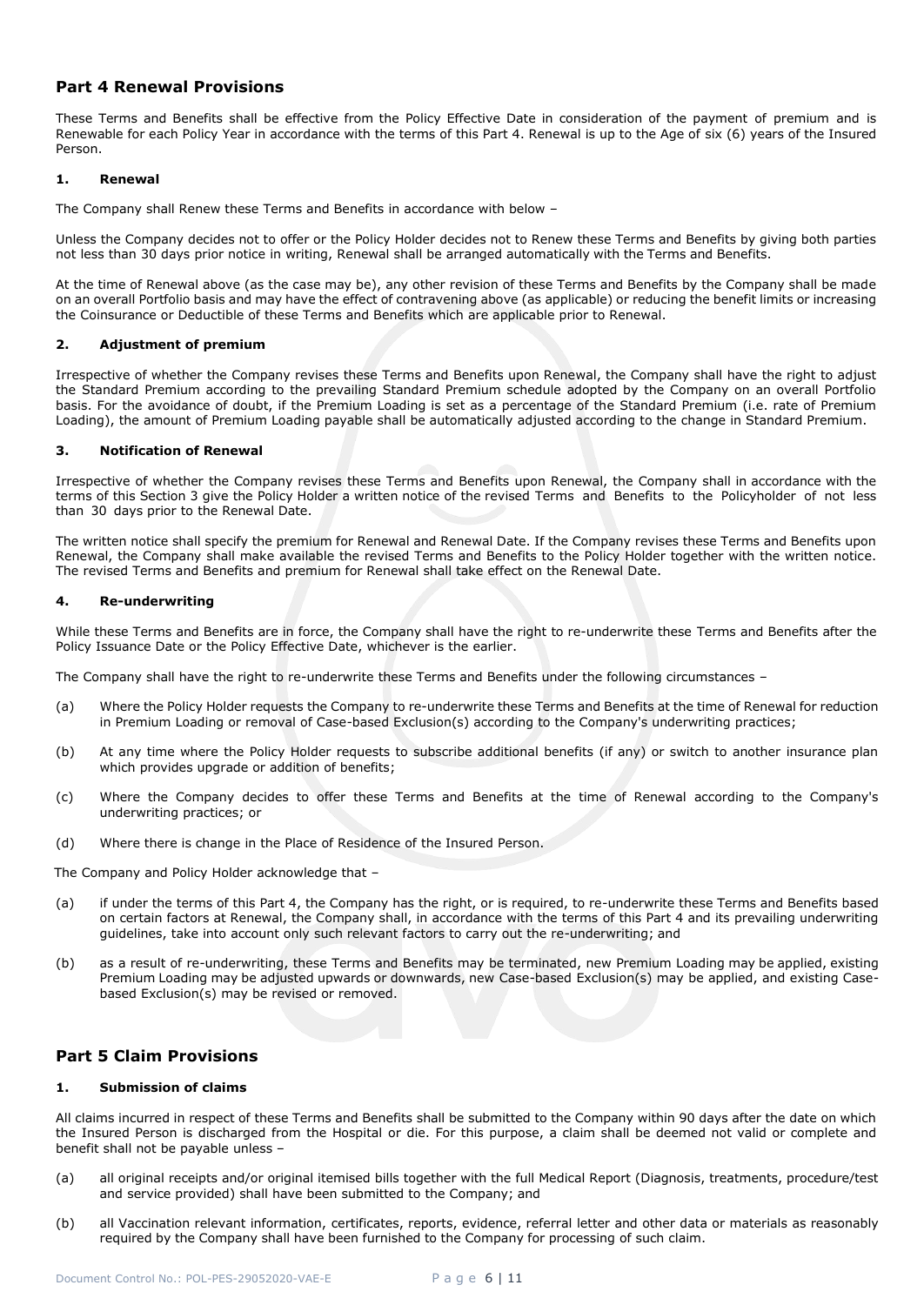The Policy Holder shall notify the Company if claims cannot be submitted within the above timeframe, otherwise the Company shall have the right to reject claims submitted after the above timeframe.

All certificates, information and evidence that are reasonably required by the Company and which can be reasonably provided by the Policy Holder shall be furnished at the expenses of the Policy Holder. The Company shall bear all expenses incurred in obtaining further certificates, information and evidence for the purposes of verification of the claim after the Policy Holder has submitted all required information pursuant to (a) and (b) above.

## **2. Legal action**

No legal action shall be brought by the Policy Holder to recover any claim amount payable under these Terms and Benefits within the first 60 days from which all proof of claims as required by these Terms and Benefits has been received by the Company.

### **3. Medical examination**

Where a claim occurs, the Company shall have the right to require the Insured Person to be examined by a Registered Medical Practitioner appointed by the Company at the Company's cost.

## <span id="page-6-0"></span>**Part 6 Benefit Provisions**

## **1. General**

#### **(a) Territorial scope of cover**

All benefits described in these Terms and Benefits shall be only applicable to Hong Kong.

#### **(b) Lifetime Benefit Limit**

All benefits described in these Terms and Benefits are not subject to any Lifetime Benefit Limit.

#### **(c) Choice of healthcare services providers**

All benefits described in these Terms and Benefits are not subject to any restriction in the choice of healthcare services providers, including but not limited to the Registered Medical Practitioner and Hospital.

#### **(d) Choice of ward class**

All benefits described in these Terms and Benefits are not subject to any restriction in the choice of ward class in Hospital.

#### **2. Coverage of Adverse Event Following Immunisation**

The Company will provide the Coverage for Vaccines offered by Hong Kong Childhood Immunisation Programme (HKCIP) (until primary 1) and other available children vaccines offered by Registered Medical Practitioners.

While this Policy is in force and subject to the Terms and Conditions set out hereunder, in the event of the Insured Person is diagnosed to be suffering from Adverse Event Following Immunisation (AEFI), upon receipt of due proof in accordance with the claims procedures, the Company shall pay the benefits when the Insured Person:

(a) is Confined to a Hospital as an Inpatient with the Registered Medical Practitioner certified that the adverse event is caused by the immunisation; or

(b) die.

The onset of adverse event must be within 7 days after attending the Vaccination scheme in any public hospitals, private hospitals or Registered Medical Practitioners' clinics.

## **3. Benefits covered**

Eligible benefits covered under Section 2 of this Part 6 shall be payable according to the following benefit items –

## **(a) Hospitalisation Benefit**

If the Insured Person is Confined in Hospital for treatment of Severe Adverse Event Following Immunisation (AEFI), we shall pay the limit as stated in these Terms and Benefits.

## **(b) Death Benefit**

<span id="page-6-1"></span>If the Insured Person die due to Severe Adverse Event Following Immunisation (AEFI), we shall pay the limit as stated in these Terms and Benefits.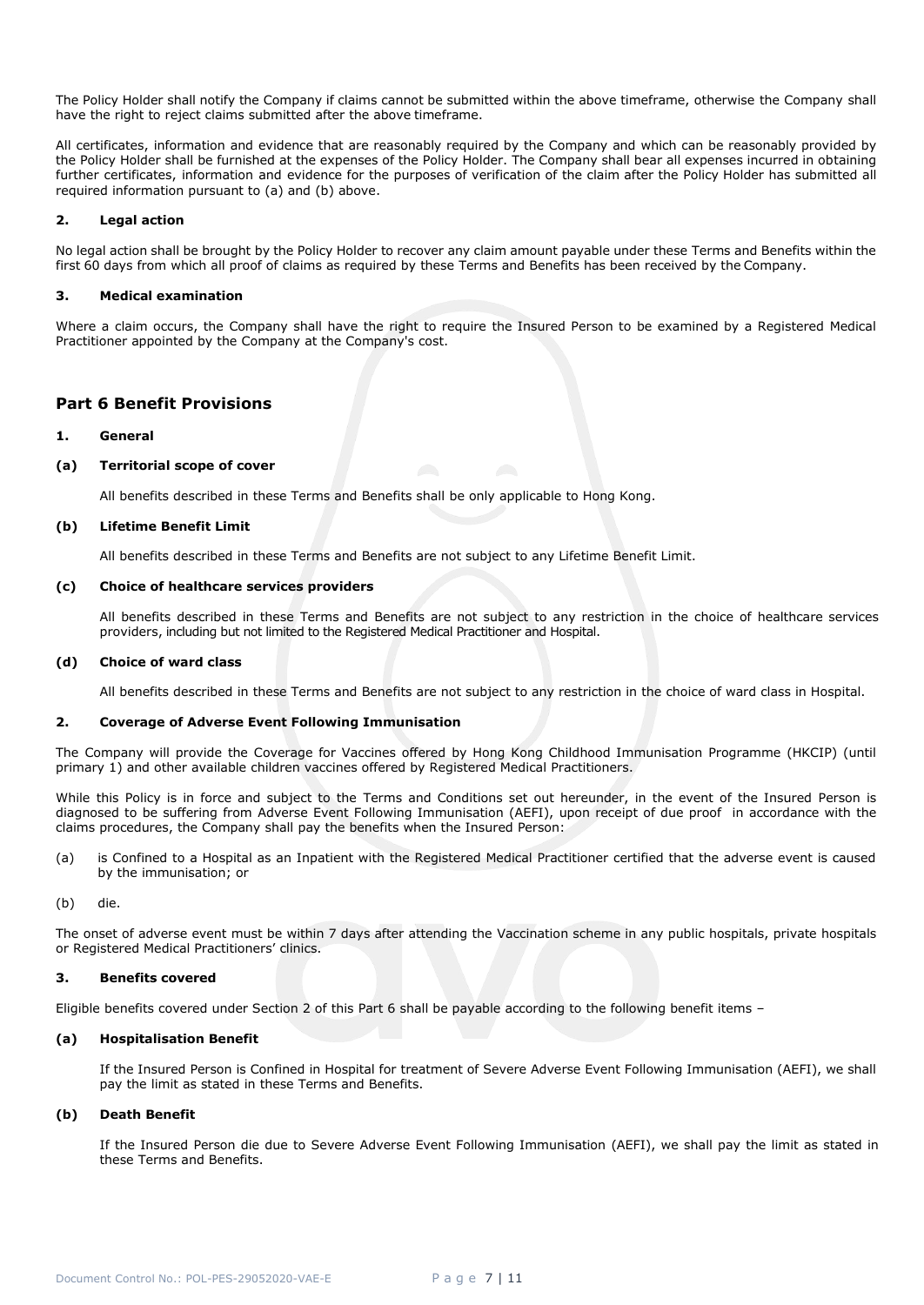## **Part 7 General Exclusions**

No benefit shall be payable for any Adverse Event Following Immunisation (AEFI) resulting directly or indirectly from or in respect of any of the following or any event which arises from the following:

- 1. Any drug abuse, negligence and incompetence in following medical advice (proof that the Insured or his/her families intentionally not consulted doctors, or did not follow doctor's instructions to improve their health);
- 2. Fraudulent activity on the part of the Insured or his / her families;
- 3. Any intentional behaviour of the applicant to Insured, i.e., the child may have a mild reaction to the body after the Vaccination, such as a mild fever or diarrhoea. However, in order to obtain compensation, the applicant did not follow the doctor's instructions and even injured the child to make child's illness worse and be hospitalisation;
- 4. An Adverse Event Following Immunisation (AEFI) that is caused or precipitated by a vaccine that is due to one or more quality defects of the vaccine product including its administration device as provided by the manufacturer;
- 5. Any Adverse Event Following Immunisation (AEFI) resulted from Immunisation errors such as Vaccine preparation, handling, storage and administration;
- 6. Vaccination still been administered to Insured if the corresponding pre-administration screening for Contraindications and Precautions to Vaccination showing positive result (s) as captured in the Screening Questionnaire for Childhood Immunisation;
- 7. An Adverse Event Following Immunisation (AEFI) arising from anxiety about the Immunisation. Example: Vasovagal syncope:(i.e. A neurovascular reaction that leads to fainting in a recipient during/following Vaccination);
- 8. An Adverse Event Following Immunisation (AEFI) that is caused by Coincidental Events; or
- 9. Insured person has Pre-Existing Condition(s) which relapsed or cause other diseases after Vaccination.

## <span id="page-7-0"></span>**Part 8 Definitions**

Under these Terms and Benefits, words and expressions used shall have the following meanings -

| "Adverse Event Following<br>Immunisation" | shall mean side events after Vaccination are actually Adverse Event Following Immunisation. It shall<br>mean any untoward medical occurrence which follows Immunisation and which does not necessarily<br>have a causal relationship with the usage of the vaccine. The adverse event may be any unfavorable<br>or unintended sign, abnormal laboratory finding, symptom or disease.                                                                                      |
|-------------------------------------------|---------------------------------------------------------------------------------------------------------------------------------------------------------------------------------------------------------------------------------------------------------------------------------------------------------------------------------------------------------------------------------------------------------------------------------------------------------------------------|
|                                           | AEFI are categorized into five categories: vaccine product-related reaction, vaccine quality defect-<br>related reaction, Immunisation error-related reaction, Immunisation anxiety-related reaction and<br>coincidental event.                                                                                                                                                                                                                                           |
|                                           | The adverse reactions can further be classified as allergic reactions, local reactions such as redness,<br>pain, swelling at inject site; systematic reaction like fever, sepsis, rash, fatigue etc; and neurological<br>disorders include seizures, encephalopathy, meningitis, encephalitis, brachial neuritis and Guillain-<br>Barre Syndrome.                                                                                                                         |
| "Age"                                     | shall mean the attained age of the Insured Person.                                                                                                                                                                                                                                                                                                                                                                                                                        |
| "Application"                             | shall mean the Application submitted to the Company in respect of this plan, including the application<br>form, questionnaires, evidence of insurability, any documents or information submitted and any<br>statements and declarations made in relation to such Application, including any updates of and<br>changes to such requisite information (if so requested by the Company under Section 6 of Part 1).                                                           |
| "Coverage of vaccines"                    | Our benefit cover the AEFI after attend vaccines offered by Hong Kong Childhood Immunisation<br>Programme (HKCIP) (until primary 1) and other available children vaccines including influenza vaccine,<br>Haemophilus influenzae type b vaccine, meningococcal vaccine, pneumococcal polysaccharide vaccine,<br>hepatitis A vaccine, Japanese encephalitis vaccine, rotavirus (oral) vaccine and Cholera vaccine, offered<br>by some of Registered Medical Practitioners. |
| "Case-based Exclusion"                    | shall mean the exclusion of a particular sickness or disease from the coverage of these Terms and<br>Benefits that may be applied by the Company based on a Pre-existing Condition or factors affecting<br>the insurability of the Insured Person.                                                                                                                                                                                                                        |
| "Coincidental Events"                     | shall mean events occur after a vaccination has been given but are not caused by the vaccine or its<br>administration defined by World Health Organization (WHO). Coincidental related to temporal<br>association, two or more events that occur around the same time but the preceding event may or<br>may not be causally related to the later one.                                                                                                                     |
| "Company"                                 | shall mean Avo Insurance Company Limited.                                                                                                                                                                                                                                                                                                                                                                                                                                 |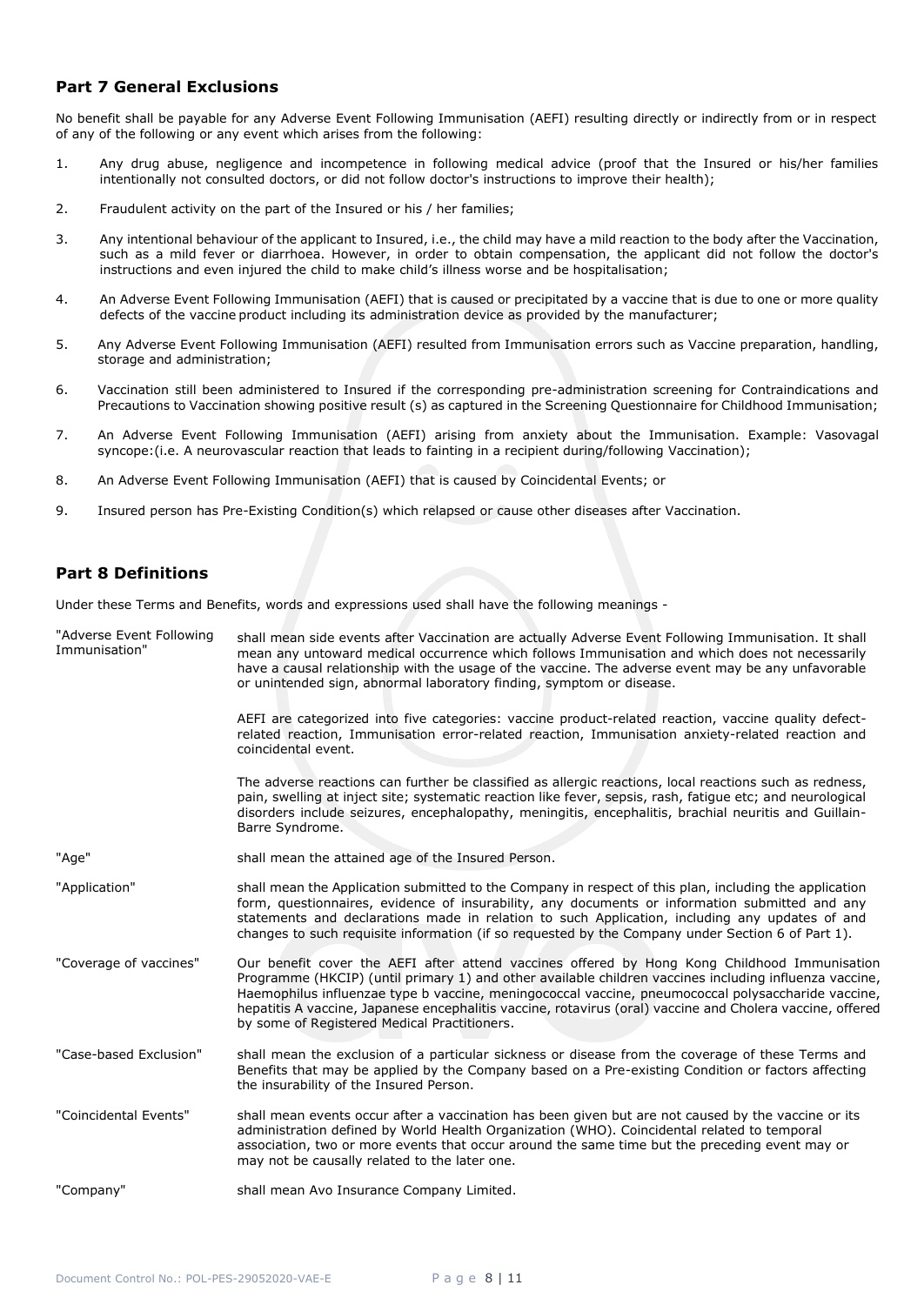| "Confinement" or<br>"Confined" | shall mean an admission of the Insured Person to a Hospital that is recommended by a Registered<br>Medical Practitioner for Medical Service and as an Inpatient as a result of a Medically Necessary<br>condition. No minimum period is required for Confinement in connection with any emergency<br>treatment in a Hospital as a result of an Emergency for the performance of a surgical procedure or<br>other Medical Service in a Hospital. |
|--------------------------------|-------------------------------------------------------------------------------------------------------------------------------------------------------------------------------------------------------------------------------------------------------------------------------------------------------------------------------------------------------------------------------------------------------------------------------------------------|
|                                | Confinement shall be evidenced by a daily room charge invoiced by the Hospital and the Insured<br>Person must stay in the Hospital continuously for the entire period of Confinement.                                                                                                                                                                                                                                                           |
| "Contraindication"             | shall mean a condition in a recipient that increases the risk for a serious adverse reaction or a situation<br>where the risks of vaccine outweigh any potential therapeutic benefit.                                                                                                                                                                                                                                                           |
| "Diagnosis"                    | shall mean a sickness or disease, including any and all complications arising therefrom.                                                                                                                                                                                                                                                                                                                                                        |
| "Eligible Expenses"            | shall mean expenses incurred for Medical Services rendered with respect to a Diagnosis.                                                                                                                                                                                                                                                                                                                                                         |
| "HKD"                          | shall mean Hong Kong dollars.                                                                                                                                                                                                                                                                                                                                                                                                                   |
| "Hong Kong"                    | shall mean the Hong Kong Special Administrative Region of the People's Republic of China.                                                                                                                                                                                                                                                                                                                                                       |

"Hong Kong Childhood Immunisation Programme"

shall mean the Hong Kong Childhood Immunisation Programme (HKCIP) from the public health perspective made by The Scientific Committee on Vaccine Preventable Diseases under the Centre for Health Protection (CHP) of the Department of Health's (DH) recommendations.

| Age       | <b>Hong Kong Childhood Immunisation Programme</b>                                                                            |
|-----------|------------------------------------------------------------------------------------------------------------------------------|
| Newborn   | <b>BCG</b> vaccine<br>Hepatitis B vaccine - first dose                                                                       |
| 1 month   | Hepatitis B vaccine - second dose                                                                                            |
| 2 months  | DTaP-IPV vaccine - first dose<br>Pneumococcal vaccine - first dose                                                           |
| 4 months  | DTaP-IPV vaccine - second dose<br>Pneumococcal vaccine - second dose                                                         |
| 6 months  | DTaP-IPV vaccine - third dose<br>Hepatitis B vaccine - third dose                                                            |
| 12 months | Measles, Mumps & Rubella (MMR) vaccine - first dose<br>Pneumococcal Vaccine - booster dose<br>Varicella vaccine - first dose |
| 18 months | DTaP-IPV vaccine - booster dose<br>Measles, Mumps, Rubella & Varicella (MMRV) vaccine -<br>second dose                       |
| Primary 1 | Measles, Mumps, Rubella & Varicella (MMRV) vaccine -<br>second dose<br>DTaP-IPV vaccine - booster dose                       |
| Primary 5 | Human papillomavirus (HPV) vaccine - first dose                                                                              |
| Primary 6 | dTap-IPV vaccine - booster dose<br>Human papillomavirus (HPV) vaccine - second dose                                          |

"Hospital" shall mean an establishment duly constituted and registered as a hospital under the laws of the relevant territory in which it is established, which is for providing Medical Services for sick and injured persons as Inpatient, and which – (a) has facilities for Diagnosis and major operations; (b) provides twenty-four (24) hours nursing services by licensed or registered nurses; (c) has one (1) or more Registered Medical Practitioners; (d) and is not primarily a clinic, a place for alcoholics or drug addicts, a nature care clinic, a health hydro, a nursing, rest or convalescent home, a hospice or palliative care center, a rehabilitation center, an elderly home or similar establishment. "Immunisation" shall mean a process by which a person becomes protected against a disease through Vaccination. This term is often used interchangeably with Vaccination or Inoculation. "Immunisation Card" shall mean vaccination record/card (also called immunisation record/card) provide a history of all the vaccines you or your child received. This record may be required for certain jobs, travel abroad, school registration or other purposes. "Inpatient" (a) shall mean an Insured Person who is Confined. "Insurance Authority" shall mean the Insurance Authority of Hong Kong established pursuant to section 4AAA of the Insurance Ordinance. "Insurance Ordinance" shall mean the Insurance Ordinance (Cap. 41 of the Laws of Hong Kong).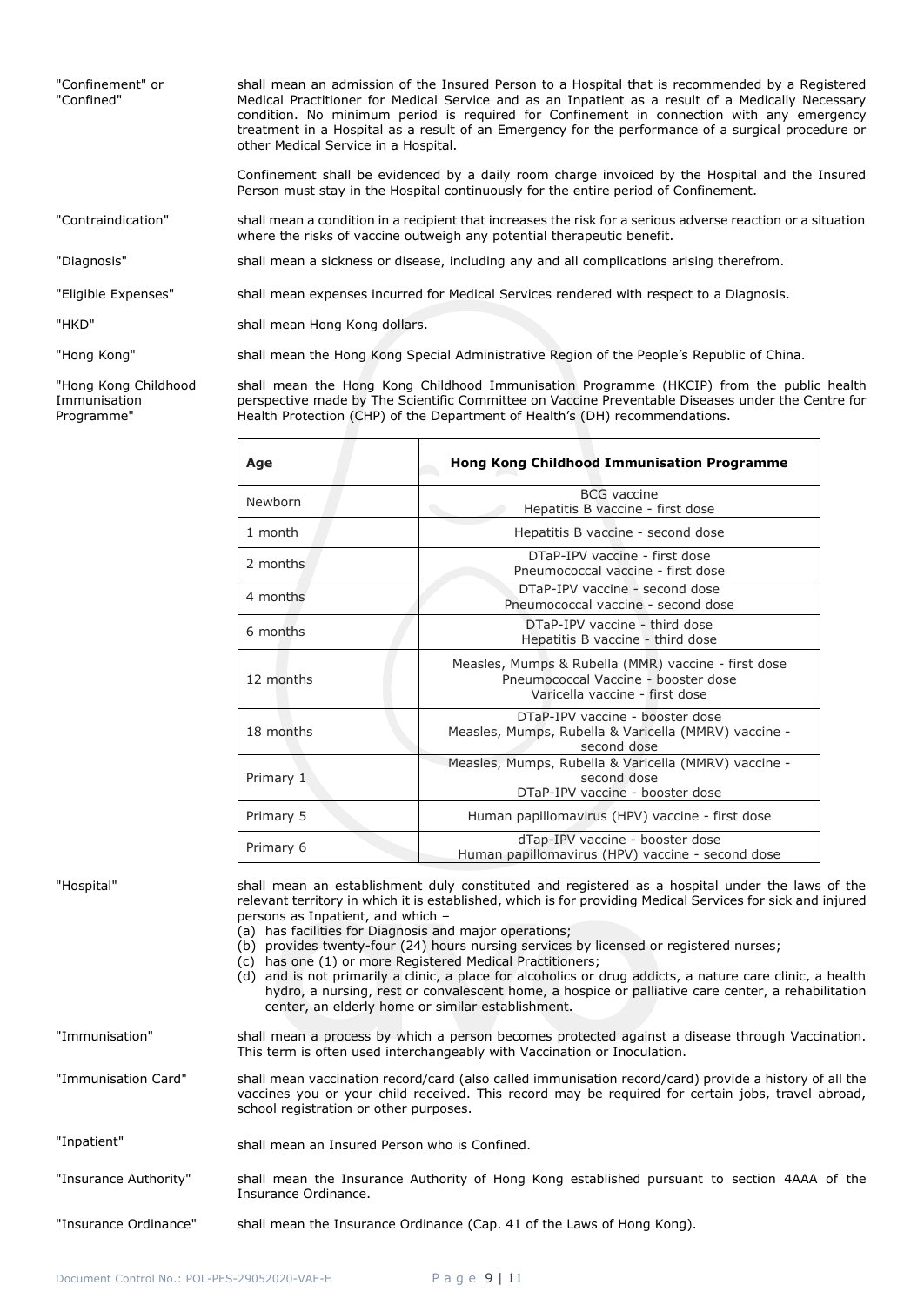| "Insured Person"        | shall mean any person whose risks are covered by these Terms and Benefits, and named as the<br>"Insured Person" in the Policy Schedule.                                                                                                                                                                                                                                                                                                                                                                                                                                                                                                                                                                                                                                                                                                                                                                                                                     |
|-------------------------|-------------------------------------------------------------------------------------------------------------------------------------------------------------------------------------------------------------------------------------------------------------------------------------------------------------------------------------------------------------------------------------------------------------------------------------------------------------------------------------------------------------------------------------------------------------------------------------------------------------------------------------------------------------------------------------------------------------------------------------------------------------------------------------------------------------------------------------------------------------------------------------------------------------------------------------------------------------|
| "Medical Services"      | shall mean Medically Necessary services, including, as the context requires, Confinement, treatments,<br>procedures, tests, examinations or other related services for the investigation or treatment of a<br>Diagnosis.                                                                                                                                                                                                                                                                                                                                                                                                                                                                                                                                                                                                                                                                                                                                    |
| "Medically Necessary"   | shall mean the need to have Medical Services for the purpose of investigating or treating the relevant<br>Diagnosis in accordance with the generally accepted standards of medical practice and such Medical<br>Services must -                                                                                                                                                                                                                                                                                                                                                                                                                                                                                                                                                                                                                                                                                                                             |
|                         | (a) require the expertise of, or be referred by, a Registered Medical Practitioner;<br>(b) be consistent with the Diagnosis and necessary for the investigation and treatment of the<br>Diagnosis;                                                                                                                                                                                                                                                                                                                                                                                                                                                                                                                                                                                                                                                                                                                                                          |
|                         | (c) be rendered in accordance with standards of good and prudent medical practice, and not be<br>rendered primarily for the convenience or the comfort of the Insured Person, his family, caretaker<br>or the attending Registered Medical Practitioner;                                                                                                                                                                                                                                                                                                                                                                                                                                                                                                                                                                                                                                                                                                    |
|                         | (d) be rendered in the setting that is most appropriate in the circumstances and in accordance with<br>the generally accepted standards of medical practice for the Medical Services; and<br>(e) be furnished at the most appropriate level which, in the prudent professional judgment of the<br>attending Registered Medical Practitioner, can be safely and effectively provided to the Insured<br>Person.                                                                                                                                                                                                                                                                                                                                                                                                                                                                                                                                               |
|                         | For the purpose of these Terms and Benefits, without prejudice to the generality of the foregoing,<br>circumstances where a Confinement is considered Medically Necessary include, but not limited to -<br>(i) the Insured Person is having an Emergency that requires urgent treatment in Hospital;<br>(ii) surgical procedures are performed under general anaesthesia;<br>(iii) equipment for surgical procedure is available in Hospital and procedure cannot be done on a day                                                                                                                                                                                                                                                                                                                                                                                                                                                                          |
|                         | patient basis;<br>(iv) there is significantly severe co-morbidity of the Insured Person;<br>(v) taking into account the individual circumstances of the Insured Person, the attending Registered<br>Medical Practitioner has exercised his prudent professional judgment and is of the view that for<br>the safety of the Insured Person, the medical service should be conducted in Hospital;<br>(vi) in the prudent professional judgment of the attending Registered Medical Practitioner, the length<br>of Confinement of the Insured Person is appropriate for the medical service concerned; and/or<br>(vii) in the case of diagnostic procedures or allied health services prescribed by a Registered Medical<br>Practitioner, such Registered Medical Practitioner has exercised his prudent professional<br>judgment and is of the view that for the safety of the Insured Person, such procedures or services<br>should be conducted in Hospital. |
|                         | For the purpose of exercising his prudent professional judgment in $(v)$ to $(vii)$ above, the attending<br>Registered Medical Practitioner shall have regard to whether the Confinement -<br>(aa) is in accordance with standards of good and prudent medical practice in the locality for the<br>medical service rendered, and, in the prudent professional judgment of the attending Registered<br>Medical Practitioner, not rendered primarily for the convenience or the comfort of the Insured Person,<br>his family, caretaker or the attending Registered Medical Practitioner; and<br>(bb) is in the setting that is most appropriate in the circumstances and in accordance with the<br>generally accepted standards of medical practice in the locality for the medical service rendered.                                                                                                                                                        |
| "Place(s) of Residence" | shall mean the jurisdiction(s) in which a person legally has the right of abode. A change in the Place(s)<br>of Residence refers to the situation where a person has been granted the right of abode of additional<br>jurisdiction(s), or has ceased to have the right of abode of existing jurisdiction(s). The above definition<br>of "Place(s) of Residence" is used solely for the purpose of these Terms and Benefits. For the avoidance<br>of doubt, a jurisdiction in which a person legally has the right or permission of access only but without<br>the right of abode, such as for the purpose of study, work or vacation, shall not be treated as a Place<br>of Residence.                                                                                                                                                                                                                                                                      |
| "Policy"                | shall mean this policy underwritten and issued by the Company, which is the contract between the<br>Policy Holder(s) and the Company in respect of this plan including but not limited to these Terms and<br>Conditions, Application, declarations, Policy Schedule and any Supplement(s) attached to this Policy,<br>if applicable. Where this Policy contains additional Terms and Benefits other than those of this plan,<br>the meaning of Policy shall also cover such additional Terms and Benefits.                                                                                                                                                                                                                                                                                                                                                                                                                                                  |
| "Policy Effective Date" | shall mean the commencement date of these Terms and Benefits which is specified as "Policy Effective<br>Date" in the Policy Schedule.                                                                                                                                                                                                                                                                                                                                                                                                                                                                                                                                                                                                                                                                                                                                                                                                                       |
| "Policy Holder"         | shall mean the person who is a legal holder of this Policy and is named as the "Policy Holder" in the<br>Policy Schedule.                                                                                                                                                                                                                                                                                                                                                                                                                                                                                                                                                                                                                                                                                                                                                                                                                                   |
| "Policy Issuance Date"  | shall mean the date of first issuance of these Terms and Benefits.                                                                                                                                                                                                                                                                                                                                                                                                                                                                                                                                                                                                                                                                                                                                                                                                                                                                                          |
| "Policy Schedule"       | shall mean a schedule attached to these Terms and Benefits, which sets out, among others, the Policy<br>Effective Date, Renewal Date, the name and the relevant particulars of the Policy Holder and the<br>Insured Person, the Eligible Benefits, premium and other relevant details in respect of these Terms<br>and Benefits.                                                                                                                                                                                                                                                                                                                                                                                                                                                                                                                                                                                                                            |
| "Policy Year"           | shall mean the period of time these Terms and Benefits are in force. The first Policy Year shall be the<br>period from the Policy Effective Date to the day immediately preceding the first Renewal Date as<br>specified in the Policy Schedule (both days inclusive) within one (1) year period; and each subsequent                                                                                                                                                                                                                                                                                                                                                                                                                                                                                                                                                                                                                                       |